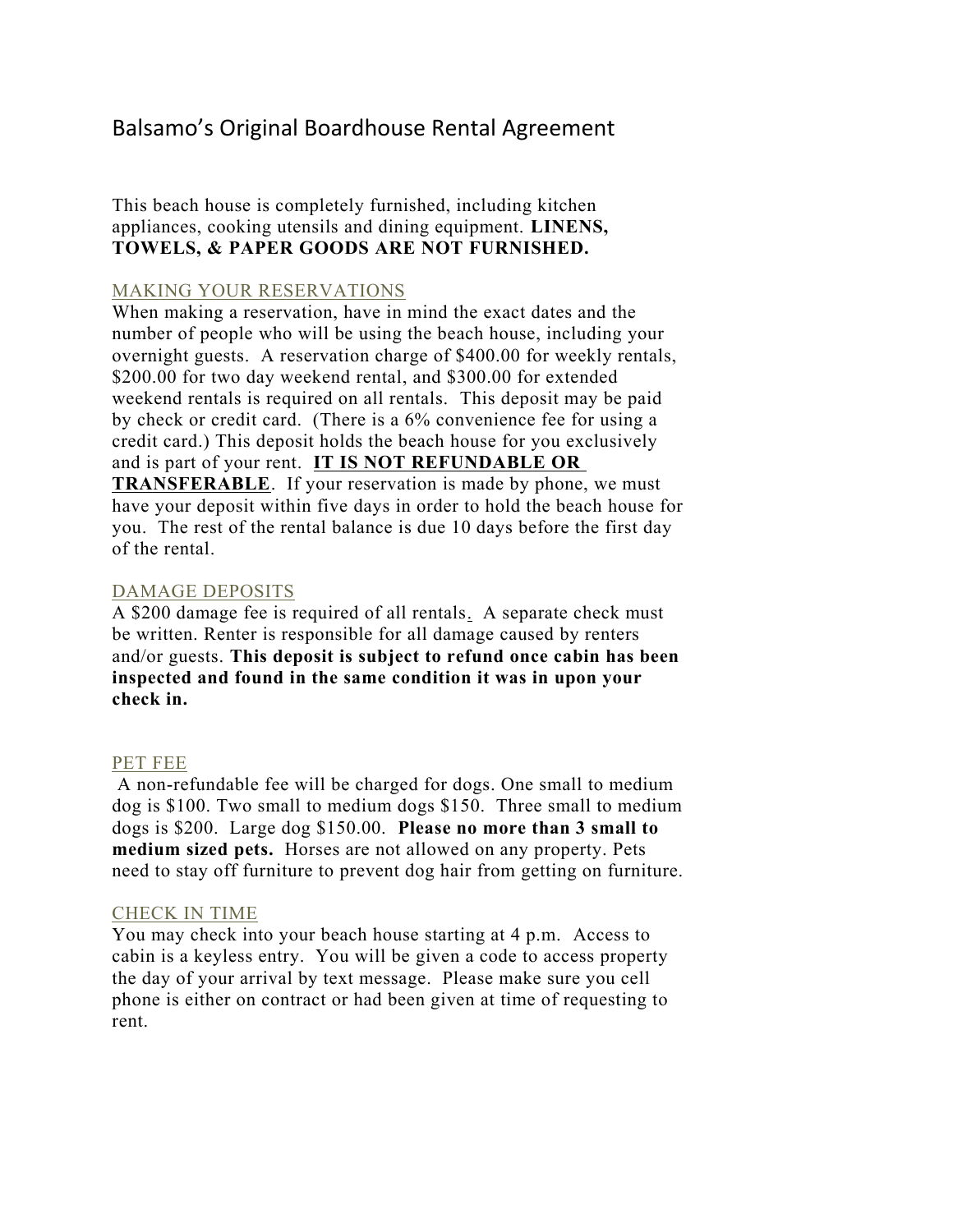# LENGTH OF RENTAL

Rental weeks are available two ways: **Monday 4:00 pm to Sunday at 12 p.m. or Friday at 4:00 pm to Thursday at 12 p.m.** Weekends are booked **ONLY** when they do not present a possible time loss. However, **off season** can be booked any time as long as it is a two-day rental, and as long as two weekends are not taken up by your stay.

**NO CAMPERS, TRAILERS OR RV'S WILL BE ALLOWED ON ANY PROPERTY. PARKING ANY OF THESE ITEMS ON PROPERTY AND HOOKING UP TO ELECTRICITY IS NOT ALLOWED. DAMAGE DEPOSIT WILL NOT BE REFUNDED FOR THIS VIOLATION.**

# **FAMILY ENVIRONMENT**

We rent to FAMILIES and accept reservations ONLY FROM ADULTS! **No prom, spring break, graduation groups, chaperoned or not, will be allowed to rent .** Weddings may be allowed with permission. No exceptions will be made and NO KEYS WILL BE GIVEN TO ANYONE BUT AN ADULT OVER THE AGE OF 25! If Security discovers overcrowding or damage, all parties will be asked to leave promptly, without a refund of rent money or damage deposit. Identification must be furnished upon request.

# RENTAL CAPACITY

In order to make your stay as enjoyable as possible, please do not bring more people than the beach house sleeps, as this beach house is a on septic systems. The total number of persons allowed in the unit at any one time is restricted to the stated limit for each property. **Overcrowding could result in a loss of your deposit.** You may have day visitors at the home. If you are planning a large gathering please inform us.

# MAINTENANCE

We make every effort to keep property and its equipment in good working order. In the case of a breakdown, we will strive to repair it as soon as possible and make reasonable effort to resolve any problems. WE CANNOT GUARANTEE air conditioners, televisions, VCR's, DVD's, appliances, etc. **NO REFUND OR RATE ADJUSTMENT WILL BE MADE FOR MECHANICAL FAILURE.**